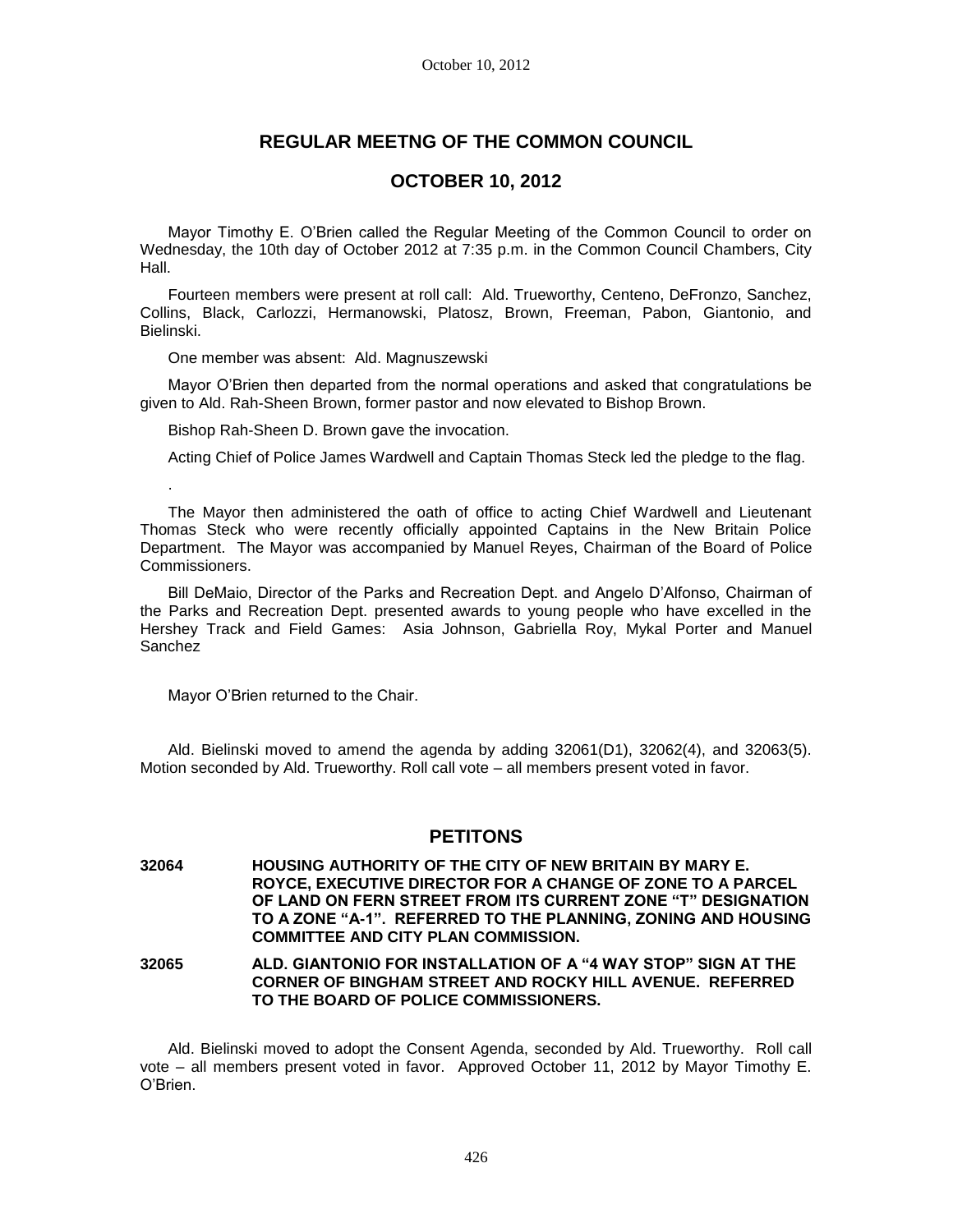# **CONSENT AGENDA**

## **CITY CLERK**

### **32054 RE: CLAIMS FOR INJURIES AND/OR PROPERTY DAMAGE**

To His Honor, the Mayor, and the Common Council of the City of New Britain: the undersigned beg leave to report the following:

#### CLAIMANTS NAME

- Cenot, Willard and Ann Cheryl
- Deprey Jr., Louis P. by his Atty. Jeffrey R. Steeg
- Estate of Jackson Dejesus by Atty. Roger J. Anstey
- Kolodziej-Marianska, Dorota
- Main, Laura

Peter J. Denuzze City Clerk

## **PURCHASING DEPARTMENT**

#### **32055 RE: PURCHASE OF SAND FOR SNOW AND ICE CONTROL – PUBLIC WORKS DEPT.**

To His Honor, the Mayor, and the Common Council of the City of New Britain: the undersigned beg leave to report the following:

Public Bid No. 3683 was solicited and received in accordance with the Purchasing Ordinances of the City of New Britain for the Purchase of Sand used for Snow and Ice Control for the Public Works Department. Funding is available for this purchase from the Public Works Department's account, 001315007-5659, Street Snow Removal, Operating Material and Supplies

Invitations to bid were solicited and the bid was duly advertised in the New Britain Herald Newspaper, the City and State of Connecticut's Department of Administration Services websites and mailed to twenty-five (25) Sand Companies. The Purchasing Agent did not receive any letters from the Sand Companies on the mailing list who indicated that they could not respond to the bid request. The responses received are on file in the Town Clerk's Office.

The bids and samples of sand submitted by the bidders were reviewed for conformance to specifications by the Public Works Department Administration and the Purchasing Agent. Therefore the Director of the Public Works Department is recommending that the bid be awarded to Neuco Corporation of Wallingford, CT who was the lowest bidder and met all bid specifications.

RESOLVED: That the Purchasing Agent is hereby authorized to issue a standing purchase order for \$13.25 per Cubic Yard of Sand delivered to the City Yard for Snow and Ice Control for the 2012-2013 winter season to Neuco Corporation of Wallingford, CT. per the terms and specifications of Public Bid No. 3683.

> Jack Pieper Purchasing Agent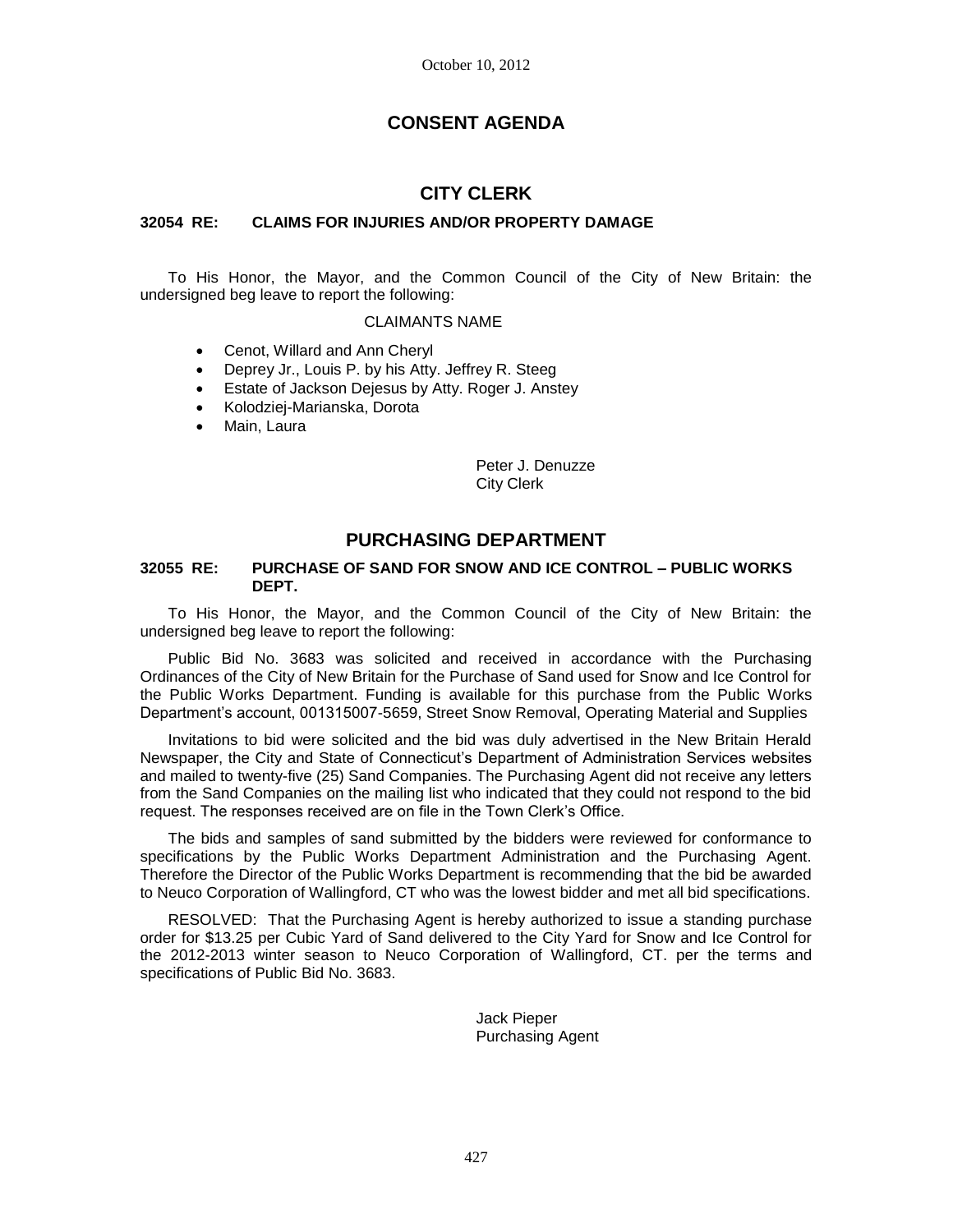### **32056 RE: VETERANS STADIUM CONSTRUCTION AND ADA RENOVATIONS – PARKS AND RECREATION**

To His Honor, the Mayor, and the Common Council of the City of New Britain: the undersigned beg leave to report the following:

Public Bid No. 3699 was solicited and received in accordance with the Purchasing Ordinances of the City of New Britain for the Veterans Stadium Construction and ADA Renovations for the Parks and Recreation Division. The renovations are to the Press Box, Installation of a Camera System and to make the Restrooms Handicap Accessible. Some of the funding for the Renovations is available in grants received by the City. Funding is available for the these renovations in various Parks and Recreation Department account numbers, 213190011-52057, LOCIP Press Box, ADA, 21331900109-52046, LOCIP, ADA, 203419101- 5454, Parks Construction Contracts, and 0063020401-5740, City ADA Bond.

Invitations to bid were solicited and the bid was duly advertised in the New Britain Herald Newspaper, the City and State of Connecticut's Department of Administration Services websites and mailed to thirty-one (31) Building Contractors. The Purchasing Agent did not receive any letters from the Building Contractors on the mailing list who indicated that they could not respond to the bid request. The Responses received are on file in the Town Clerks Office.

The bids were reviewed for conformance to specifications by the Parks and Recreation Department's Administration, the City's On-call Engineering Company associated with this project and the Purchasing Agent. Therefore the Director of the Parks and Recreation Department is recommending the bid be awarded to Aresco Construction of Middletown, CT who submitted the lowest responsible bid and met all of the bid specifications for the base bid and Alternate #1, Rest Room Renovations and Alternate #2, Press Box Siding.

RESOLVED: That the Purchasing Agent is hereby authorized to issue a Purchase Order for \$246,100.00 and enter into a contract with Aresco Construction of Middletown, CT for the Renovations at Veterans Stadium for the Parks and Recreation Department per the terms and specifications of Public Bid No. 3699.

> Jack Pieper Purchasing Agent

### **32057 RE: ON-CALL ENGINEERING SERVICES – ELAM STREET WATER TANK INTERIM REPAIR PLAN**

To His Honor, the Mayor, and the Common Council of the City of New Britain: the undersigned beg leave to report the following:

The following on-call engineering project has been requisitioned following the award by the Common Council for on-call engineering contracts, Bid #3620, approved at its Regular Meeting of October 26, 2011.

| Project Name: | Elam Street Water Tank Interim Repair Plan   |
|---------------|----------------------------------------------|
| Vendor:       | Geolnsight                                   |
| Amount:       | \$50,000.00                                  |
| Line Items:   | 9303501100-5331, Water Capital Improvements, |
|               | <b>Professional Services</b>                 |
| Requested By: | Public Works Department, Water Division      |

Scope: GeoInsight will evaluate the Elam Street Water Tank to determine what repairs are needed to be made to the roof and other areas of the water tank to keep it operational until a new one is built. Geolnsight will also provide engineering consulting services pertaining to managing interim corrective measures for the water tank, develop an operational contingency plan should the water tank need to be removed from service and help the Public Works, Water Division,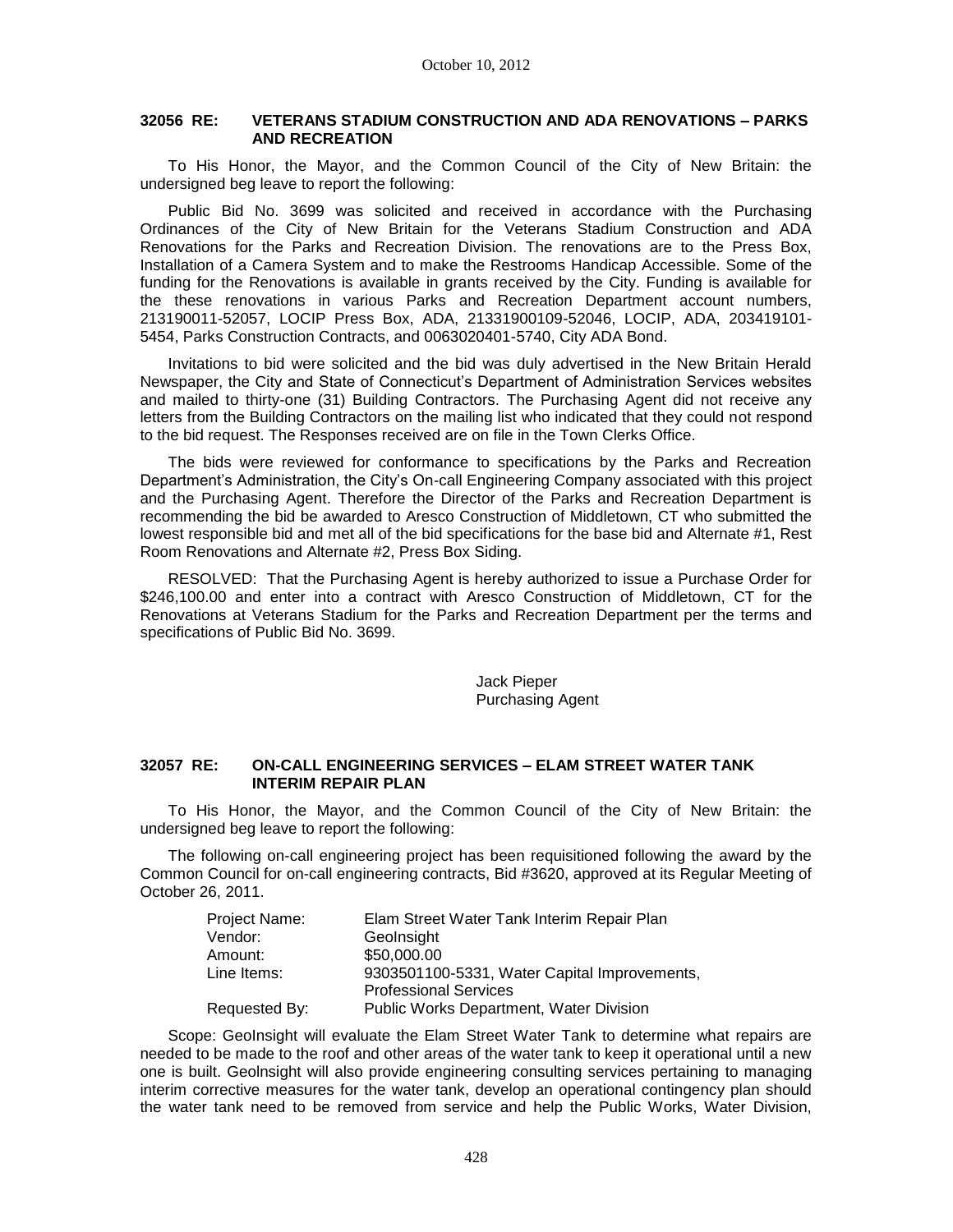prepare a Connecticut Department of Public Health Drinking State Revolving Loan and Grant Fund eligibility application. They will also provide cost estimates for any temporary repairs needed as well as replacing the water tank. GeoInsight will meet with the Public Works Department, Water Division, to discuss their site inspection results. They will also develop specifications and engineering prints for any repairs needed and for the water tank replacement so it can be put out to bid. They will attend any meeting that may be held and any answer questions during the bidding process. Once the bids are received, GeoInsight will review the bids submitted to ensure compliance with the bid specifications. Once the project has been awarded, GeoInsight will conduct meetings with the contractor awarded the bid in addition to on-site visits, to assure that the project meets specifications.

> Jack Pieper Purchasing Agent

## **FINANCE DEPARTMENT**

#### **32061 RE: PROJECTED SURPLUS, GENERAL FUND FISCAL YEAR 2011-2012**

To His Honor, the Mayor, and the Common Council of the City of New Britain: the undersigned beg leave to report the following:

The projected results from operations for the General Fund, Fiscal Year 2012 are attached in accordance with Article X, Section 10-5(a)(2) of the City of New Britain Charter. Projections are based on revenue and expenditure activity through June 30, 2012.

*Attachments on file in the Town Clerk's Office.* 

Rebecca Salerni Finance Department

## **COMMITTEE ON ADMINISTRATION, FINANCE AND LAW**

#### **32047-1 RE: PROPOSED AMENDMENT TO SEC. 22-13 OF THE ORDINANCES REGARDING METHOD OF PAYMENT OF DELINQUENT MOTOR VEHICLE PROPERTY TAXES**

To His Honor, the Mayor, and the Common Council of the City of New Britain: the undersigned beg leave to report the following:

The Committee on Administration, Finance and Law at a regular meeting and public hearing held on Wednesday evening, October 3, 2012 at 7:00 p.m. in the Council Chambers to which was referred the matter of Item #32047 – Amend Section 22-13 of the Code of Ordinances regarding Method of payment of delinquent motor vehicle property taxes voted to accept and recommend that the following resolution be referred back to the Common Council with a favorable recommendation.

> Alderman Carlo Carlozzi, Jr. **Chair**

## **32058 RE: SETTLEMENT OF CLAIMS KURT CLARK**

To His Honor, the Mayor, and the Common Council of the City of New Britain: the undersigned beg leave to report the following:

The Committee on Administration, Finance and Law and the standing claims sub-committee of the Committee on Administration, Finance and Law at a regular meeting held on Wednesday evening, October 3, 2012 at 6:30 p.m. in Room 201, City Hall having held public hearings and made investigations of said claims, respectfully begs leave to recommend the following: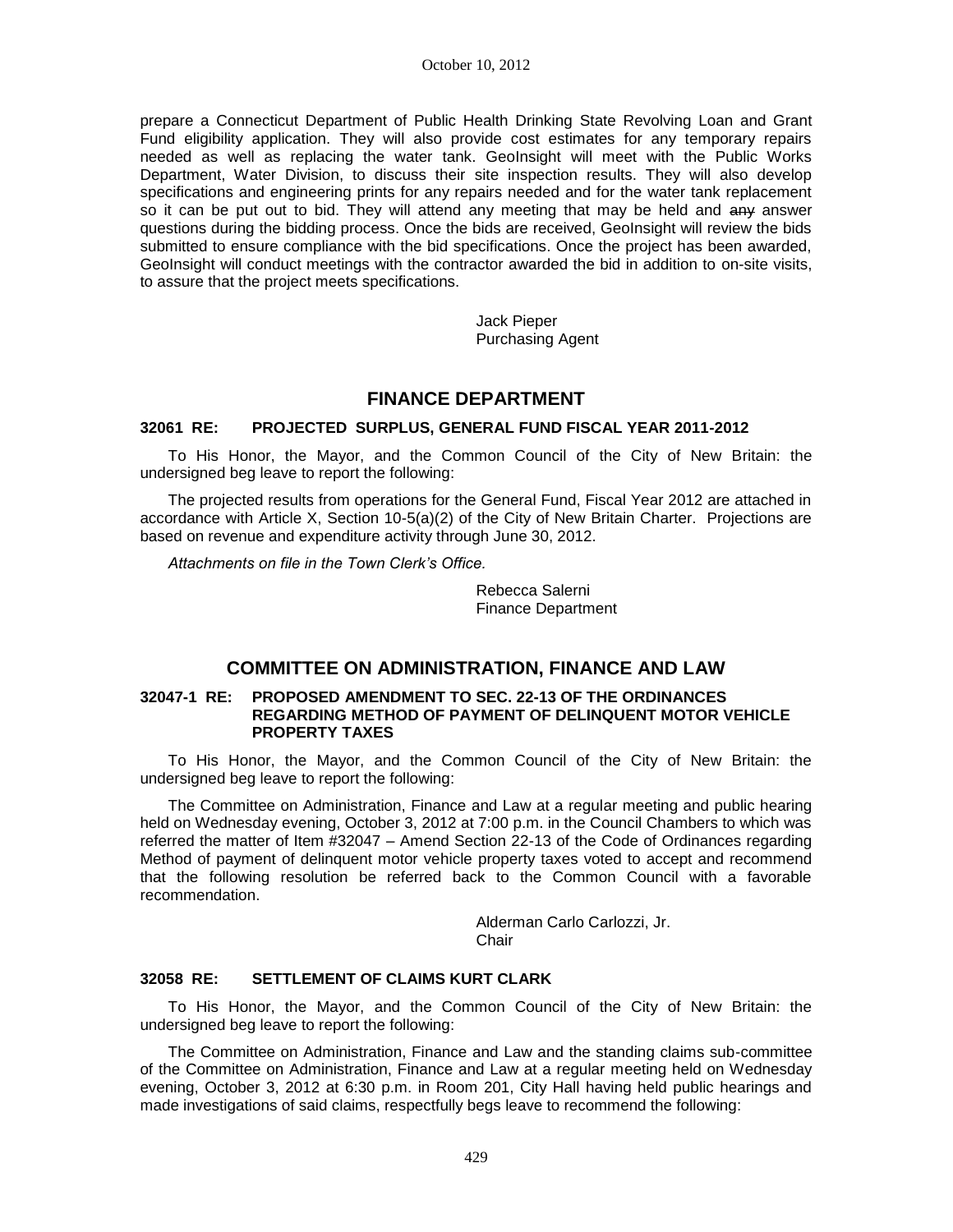A. RESOLVED; that the sum of \$7,495.00 be paid to Kurt Clark and Attorney Timothy Sullivan, Wisniowski & Sullivan, LLC in full settlement of his claim for personal injuries sustained in an accident on January 7, 2011.

> Alderman Carlo Carlozzi, Jr. **Chair**

# **REPORTS OF LEGISLATIVE COMMITTEES, BOARDS, COMMISSIONS AND DEPARTMENTS**

## **DEPARTMENT OF PUBLIC WORKS**

#### **32002-1 RE: NAMING THE ROADWAY WITHIN PINNACLE PARK "ALTON BROOKS WAY"**

To His Honor, the Mayor, and the Common Council of the City of New Britain: the undersigned beg leave to report the following:

On September 24, 2012, the Board of Public Works unanimously voted to accept Mayor Timothy O'Brien's recommendation that the name of the roadway within Pinnacle Park be called "Alton Brooks Way".

> Mark E. Moriarty, P.E. Director, Public Works

Ald. Trueworthy moved to accept and adopt, seconded by Ald. Bielinski. So voted. Approved October 11, 2012 by Mayor Timothy E. O'Brien.

# **RESOLUTIONS RETURNED FROM COMMITTEE**

### **32047-2 RE: AMENDMENT TO SEC. 22-13 OF THE ORDINANCES REGARDING METHOD OF PAYMENT OF DELINQUENT MOTOR VEHICLE PROPERTY TAXES**

To His Honor, the Mayor, and the Common Council of the City of New Britain: the undersigned beg leave to recommend the adoption of the following:

Resolution Summary: PURPOSE: To amend Section 22-13 of the Code of Ordinances to require cash, money order or certified bank checks only for payment of delinquent motor vehicle taxes for the purpose of obtaining a motor vehicle tax clearance.

BE IT ORDAINED BY THE COMMON COUNCIL OF THE CITY OF NEW BRITAIN that the Section 22-13 of Code of Ordinances, City of New Britain, be amended to read as follows (inserted text appears in underline; deleted text appears in strikethrough; new sections begin with the word [new]):

Sec. 22-13. Method of payment of delinquent motor vehicle property taxes.

Any delinquent property taxes applicable with respect to a motor vehicle shall be paid only in cash or by certified check or money order. Individuals paying a delinquent motor vehicle tax for the purpose of obtaining a motor vehicle tax clearance MUST pay in the form of cash, money order or certified bank check.

> Alderman Michael Trueworthy Alderman J. Tobias Freeman

Ald. Trueworthy moved to accept and adopt, seconded by Ald. Freeman. So voted. Approved October 11, 2012 by Mayor Timothy E. O'Brien.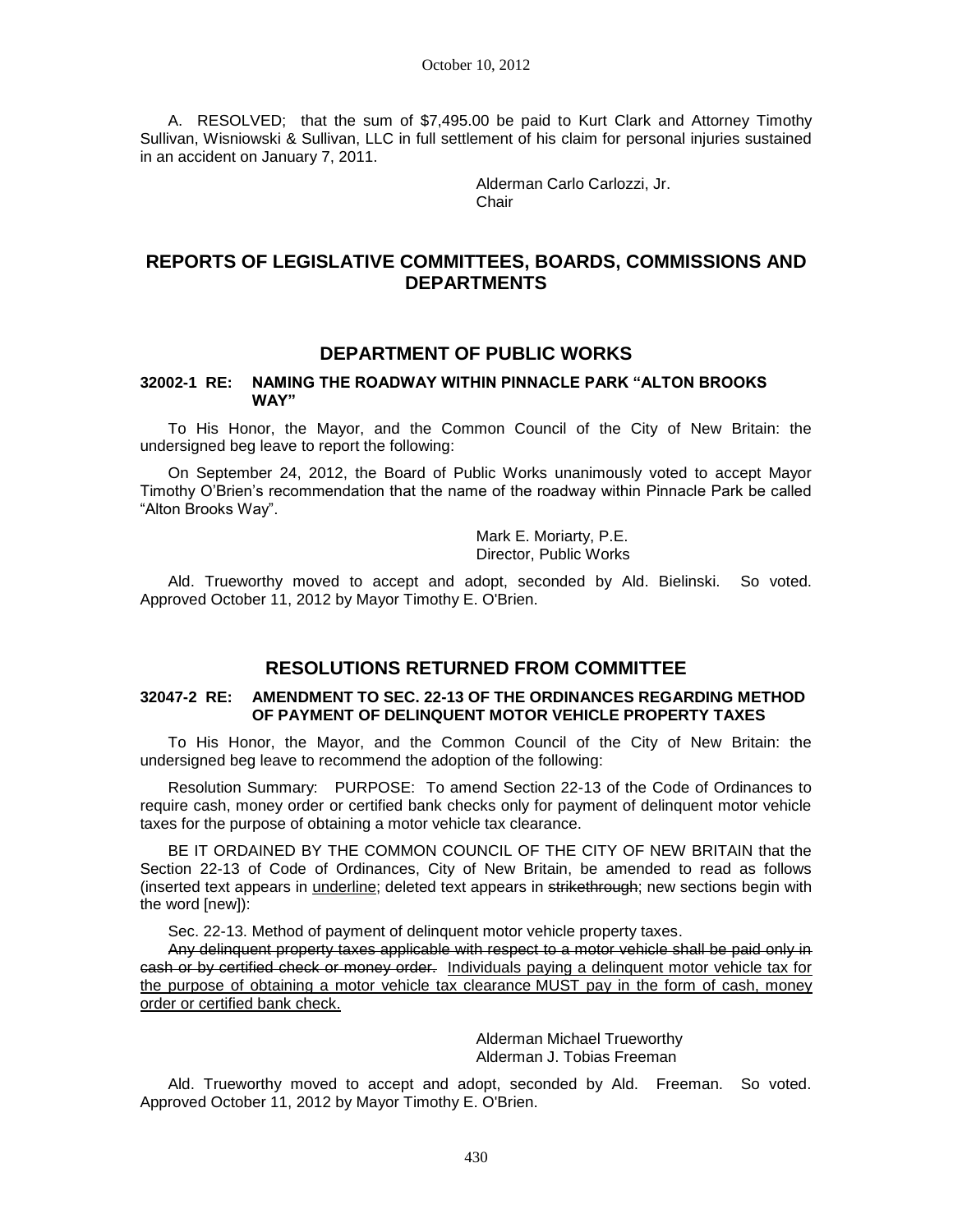## **NEW BUSINESS**

## **RESOLUTIONS**

### **32059 RE: RECOGNIZING ASIA JOHNSON, GABREILLA ROY, MYKAL PORTER AND MANUEL SANCHEZ FOR THEIR OUTSTANDING ACHIEVEMENT – HERSHEY TRACK AND FIELD YOUTH PROGRAM**

To His Honor, the Mayor, and the Common Council of the City of New Britain: the undersigned beg leave to recommend the adoption of the following:

### Resolution Summary

Resolution Purpose: On Saturday, August 4, 2012, Asia Johnson, Gabriella Roy, Mykal Porter and Manuel Sanchez placed eighth, fourth, third and third respectfully in the Hershey's Track and Field Games North American Final Meet. The New Britain Parks and Recreation Department respectfully requests that the Mayor and the Common Council Members recognize these outstanding youth, and

WHEREAS, the local Hershey's Track and Field Games were held for fourteen public elementary and middle schools in the City of New Britain, and

WHEREAS, Approximately 500 students participated over two days, on May 15 and 16, 2012 at Willow Brook Park in New Britain, Connecticut, and

WHEREAS, Asia Johnson, Gabriella Roy, Mykal Porter and Manuel Sanchez placed first in their respective events on May 15 and May 16, 2012, and

WHEREAS, the four participants advanced to the State Hershey's Track and Field Games, co-sponsored by the New Britain Parks and Recreation Department on June 23, 2012, and

WHEREAS, the participants were selected to participate on the Northeast Regional team to represent the New England states of Connecticut, Rhode Island, Maine, New Hampshire, Vermont, Massachusetts, and the Atlantic Provinces of Canada (includes New Brunswick, Newfoundland, Nova Scotia, and Prince Edward Island), and

WHEREAS, the participants traveled, all-expenses paid, to Hershey, Pennsylvania to participate in the Hershey's Track and Field Games North American Final Meet, sponsored by the Hershey Foods Corporation, and

WHEREAS, they visited the Hershey Foods Plant, Hershey's Chocolate World Museum, and Hershey Theme Park, and

WHEREAS, Asia Johnson competed in the 11 and 12 year-old girls standing long jump and placed eighth in North America, and Gabriella Roy competed in the 13 and 14 year-old girls softball throw and placed fourth in North America, and Mykal Porter competed in the 9 and 10 year-old boys 50-meter dash and placed third in North America, and Manuel Sanchez competed in the 13 and 14 year-old boys softball throw and placed third in North America on Saturday, August 4, 2012 at the Hershey Track and Field Youth Program North American Final Meet in at the Milton Hershey School in Hershey, Pennsylvania, NOW THEREFORE BE IT

RESOLVED, that Mayor Timothy O'Brien and the Common Council members of the City of New Britain recognize Asia Johnson, Gabriella Roy, Mykal Porter and Manuel Sanchez for their outstanding achievement and performance, and for representing the City of New Britain in fine fashion in the Hershey Track and Field Youth Program this day, the tenth day of October, 2012.

> Alderwoman Shirley Black Alderman Rha-Sheen Brown Alderman David DeFronzo Alderman Jamie Giantonio Alderwoman Eva Magnuszewski Alderman Emmanuel Sanchez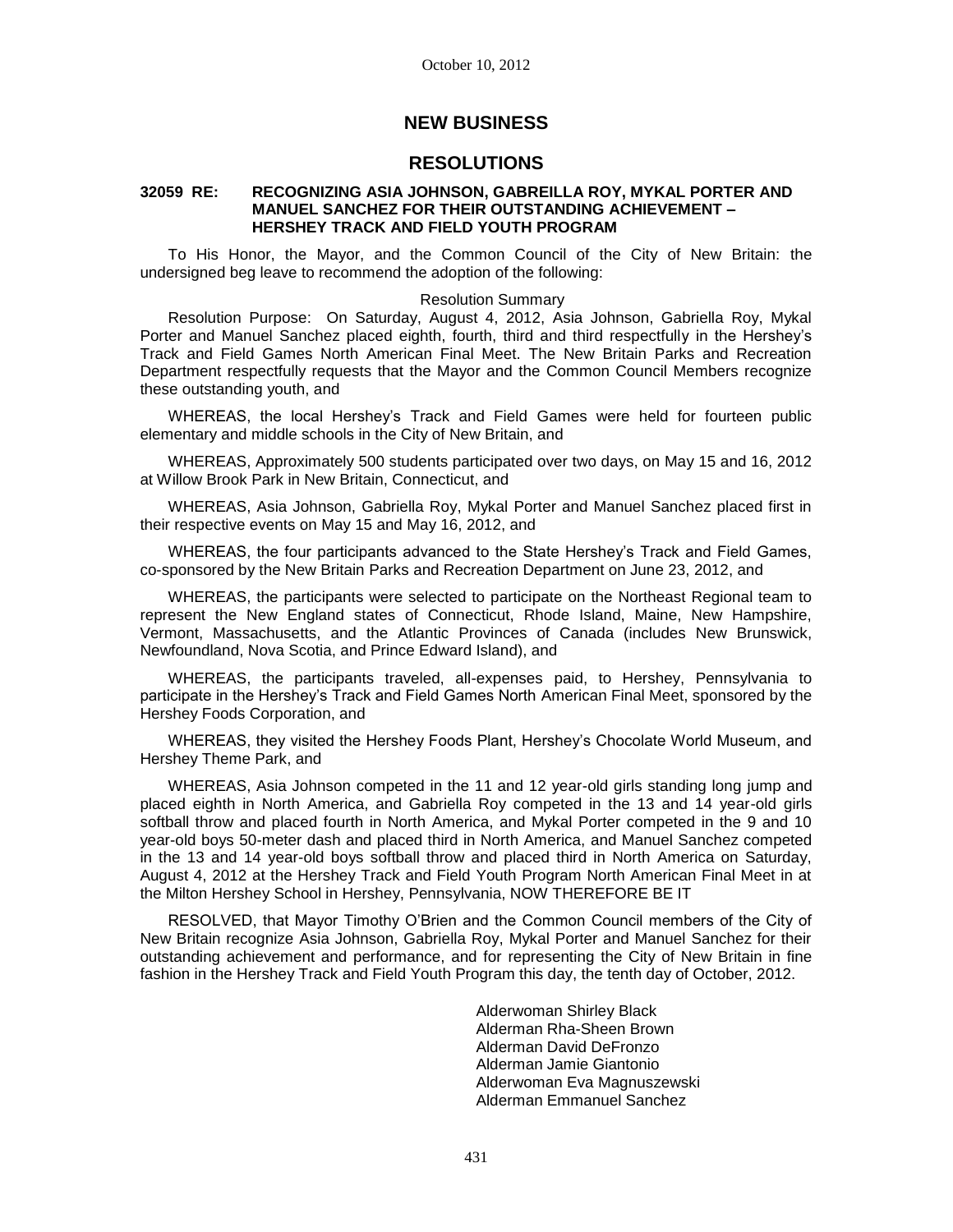Ald. Black moved to accept and adopt, seconded by Ald. Sanchez. So voted. Approved October 11, 2012 by Mayor Timothy E. O'Brien.

#### **32060 RE: PARKS AND RECREATION DEPARTMENT'S SECURITY ACCOUNT SET UP**

To His Honor, the Mayor, and the Common Council of the City of New Britain: The undersigned beg leave to recommend the adoption of the following:

Resolution Summary: PURPOSE: To set up the expenditure and revenue accounts for the Parks and Recreation Department's Park Security Account. This account uses revenues from the cell tower at Chesley Park to pay for park security and policing expenses including security cameras and related computer hardware and software, monthly monitoring fees, police overtime assignments, lighting, and other security related items.

Whereas, The Parks and Recreation Department's Park Security Account was setup using revenues generated from the cell tower at Chesley Park via Resolution number 28087-2, and

Whereas, this account is used for such security related items as cameras, alarms, lighting, police assignments, monthly monitoring fees, and more, and

Whereas, The Department has been successful, in cooperation with the New Britain Police Department, in identifying and deterring illegal activities throughout the Park System, AND

Whereas, there are still several park locations that require security systems in order to further prevent vandalism, theft, illegal dumping, and other illegal activities, NOW THEREFORE BE IT

RESOLVED, that the Parks and Recreation Department's Park Security Account be set up as follows:

| Revenue             |                                          | <b>Budget</b> |
|---------------------|------------------------------------------|---------------|
| 203419101-4408      | <b>Cell Tower Revenue</b>                | \$125,000.00  |
| <b>Expenditures</b> |                                          |               |
| 203419101-5440      | Contractual/leasing                      | \$10,000.00   |
| 203419101-5454      | <b>Construction Contracts</b>            | \$110,000.00  |
| 203419101-5659      | <b>Operating Material &amp; Supplies</b> | 2,500.00<br>S |
| 203419101-5740      | Misc. Equipment                          | 2,500.00      |
|                     | Total                                    | \$125,000.00  |

Alderwomen Shirley Black Alderman Rha-Sheen Brown Alderman David DeFronzo Alderman Jaime Giantonio Alderwoman Eva Magnuszewski Alderman Emmanuel Sanchez

Ald. Brown moved to accept and adopt, seconded by Ald. Black. So voted. Approved October 11, 2012 by Mayor Timothy E. O'Brien.

#### **32062 RE: FISCAL YEAR 2011-2012 BUDGET AMENDMENT AND TRANSFER – GENERAL FUND**

To His Honor, the Mayor, and the Common Council of the City of New Britain: the undersigned beg leave to recommend the adoption of the following:

Whereas, revenue, expenditure, encumbrance and accrued liabilities for fiscal year 2011- 2012 have been determined and reflected in departmental accounts and funds; and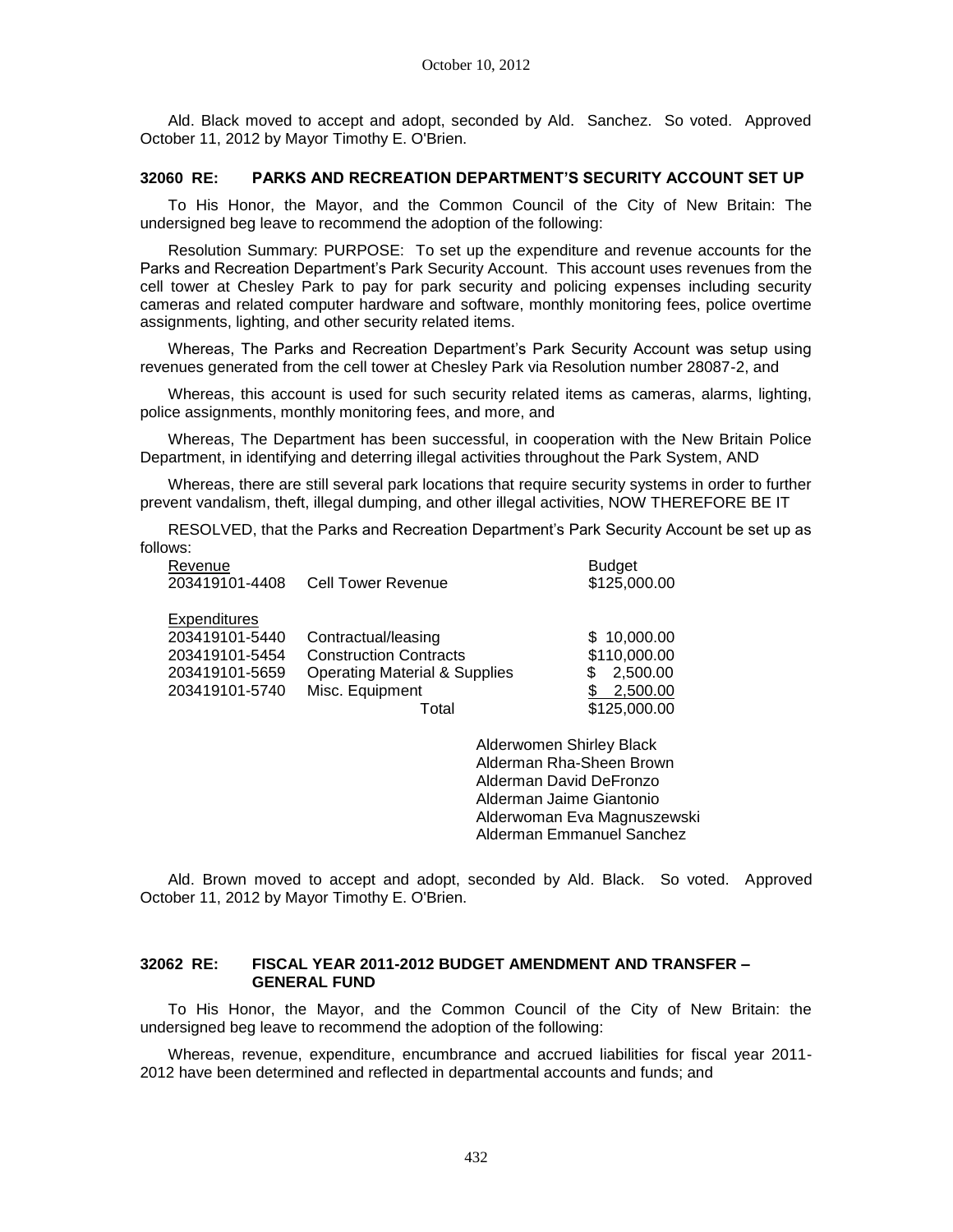Whereas, the fiscal year 2011-2012 General Fund results from operations (unaudited) concluded with a surplus summarized as follows:

|                                | <b>Budget</b> | Actual        | Variance    |
|--------------------------------|---------------|---------------|-------------|
| Revenue                        | \$224.611.724 | \$226.956.627 | \$2.344.903 |
| Expenditures                   | \$224.611.724 | \$226.851.252 | 2,239,528   |
| Surplus from Operations (FY12) |               |               | \$105.375   |

Whereas, the following schedule shows the General Fund Surplus for the past seven (7) years:

| 2012<br><u> The Common Section of the Common Section of</u> | 2011<br><u> The Communication of the Communication of the Communication of the Communication of the Communication of the Communication of the Communication of the Communication of the Communication of the Communication of the Commun</u> | 2010<br><u> 1980 - Andrea Stadt Britain, amerikansk fotballstvands</u> | 2009<br><u> The Communication of the Communication of the Communication of the Communication of the Communication of the Communication of the Communication of the Communication of the Communication of the Communication of the Commun</u> | 2008<br>____ | 2007      | 2006      |
|-------------------------------------------------------------|----------------------------------------------------------------------------------------------------------------------------------------------------------------------------------------------------------------------------------------------|------------------------------------------------------------------------|----------------------------------------------------------------------------------------------------------------------------------------------------------------------------------------------------------------------------------------------|--------------|-----------|-----------|
| \$105.375                                                   | \$2.326.617                                                                                                                                                                                                                                  | \$510.907                                                              | \$249.688                                                                                                                                                                                                                                    | \$0          | \$211.757 | \$520,325 |

Whereas, to more accurately reflect fiscal year 2011-2012 operating results, a budget amendment is proposed to increase revenue budgets to reflect actual funds received / accrued and to increase expenditure budget by a like amount; and

Whereas, revenues realized for: Public Safety/Building, Public Works, Property Taxes, Education/Non Education Grants and BAN/Bond Premium were greater than anticipated; and

Whereas, a budget amendment to increase expenditure budgets is requested for the following proposals:

#### CAPITAL NON-RECURRING (FUND 004)

- Reserve monies for cost allocation study. The last one completed in FY2007and it is essential that we keep this current especially with the consolidation of city departments \$25,000
- Reserve monies for a parking study, \$25,000
- Reserve monies for Central CT Regional Planning Agency CCRPA, \$26,921

#### INSURANCE RESERVE FUND

 Allocate additional monies to the BC/BS Medical Self Insurance Fund (Fund 702), \$6,600,000

Whereas, the fiscal year ending June 30, 2012 is currently in audit process; and

Whereas, the expenditures, encumbrances and accrued liabilities for the fiscal year ended June 30, 2012 have been determined; and

Whereas, budgetary line items requiring additional monies have been identified from the accrual and encumbrance process; therefore, be it

Resolved, as of June 30, 2012 appropriation line items within the General Fund, as outlined, for the fiscal year ending June 30, 2012 be transferred, as attached and on file in the Town Clerk's Office; and be it further

Resolved, that the budget amendment, as proposed above, be made as follows (see attachment):

Alderman Michael Trueworthy

Ald. Trueworthy moved to accept and adopt, seconded by Ald. Bielinski. So voted. Approved October 11, 2012 by Mayor Timothy E. O'Brien.

#### **32063 RE: PROPOSED AMENDMENT TO SEC. 15-76 OF THE ORDINANCES REGARDING TOWING OF MOTOR VEHICLES AGAINST WHICH THERE ARE OUTSTANDING PARKING CITATIONS**

*Proposed amendment on file in Town Clerk's Office*